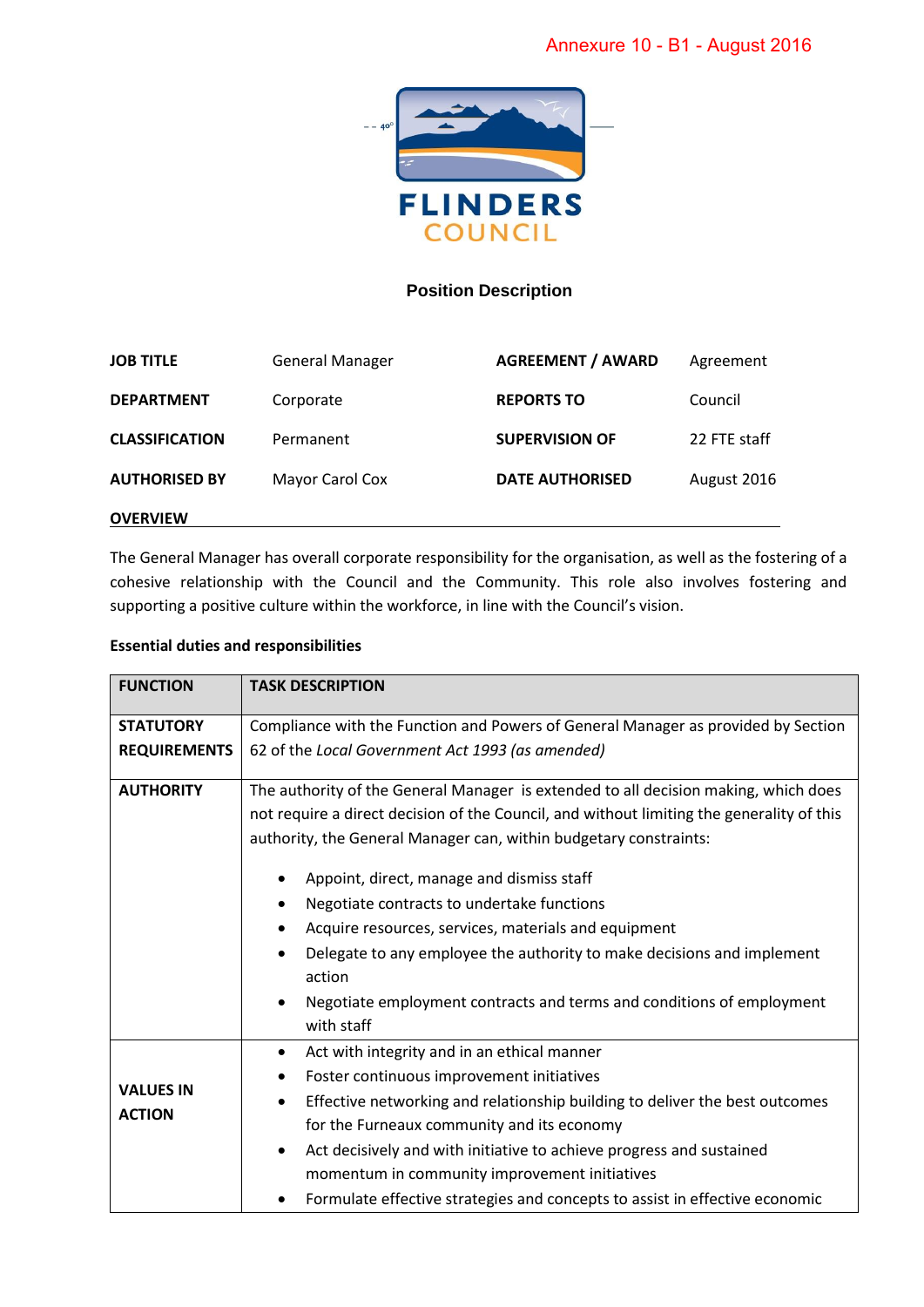|               | development for the Flinders Municipality                                                   |  |
|---------------|---------------------------------------------------------------------------------------------|--|
|               | Foster a customer service excellence ethos<br>$\bullet$                                     |  |
|               | Report openly and regularly to Council<br>٠                                                 |  |
|               | Strong networking and relationship building skills<br>$\bullet$                             |  |
|               | Ability to effectively connect diverse stakeholder groups with common focus                 |  |
| <b>SKILLS</b> | so that common outcomes, benefiting the local community and economy are                     |  |
|               | achieved                                                                                    |  |
|               | Ability to effectively communicate, lobby and liaise with diverse stakeholder               |  |
|               | groups to foster sustainable growth for the region                                          |  |
|               | Superior management & leadership skills                                                     |  |
|               | Ability to build and lead a motivated and outcomes focussed team                            |  |
|               | Effective and constructive consultation skills with all stakeholders                        |  |
|               | General                                                                                     |  |
|               |                                                                                             |  |
| <b>TASKS</b>  | Responsible for the efficient and effective day to day running of the Flinders              |  |
|               | Council                                                                                     |  |
|               | Implementation of Council policy directions and resolutions<br>٠                            |  |
|               | Implement and maintain best practice HR management in order to foster a                     |  |
|               | workforce that feels valued, motivated and safe at work                                     |  |
|               | Foster a positive service culture<br>٠                                                      |  |
|               | Promote staff training and skills acquisition                                               |  |
|               | Foster a cohesive team environment via consistent and consultative                          |  |
|               | management                                                                                  |  |
|               | Effective leadership of corporate strategies                                                |  |
|               | Foster adherence in the application of policy and protocols                                 |  |
|               | Responsible for the provision of advice on the legality of Council's decisions &            |  |
|               | activities                                                                                  |  |
|               | <b>Financial</b>                                                                            |  |
|               | Financial performance related to the planning & delivery of Council services                |  |
|               | Oversee the business undertakings, financial and strategic planning of the                  |  |
|               | Council to deliver results that are viable and expose Council to the least                  |  |
|               | possible risk                                                                               |  |
|               | Manage Council's finances efficiently in accordance with Council's budgets                  |  |
|               | and meet all relevant statutory regulations and guidelines                                  |  |
|               | The provision of regular reporting to Council                                               |  |
|               | Council                                                                                     |  |
|               |                                                                                             |  |
|               | Maintain an effective and consultative interface with Council                               |  |
|               | Provision of high level advice and advocacy to Council<br>٠                                 |  |
|               | Development of cost effective service delivery strategies for Council services<br>$\bullet$ |  |
|               | in line with Council Policy                                                                 |  |
|               | Develop & maintain a cohesive & consistent corporate identity for Council                   |  |
|               | that aligns with the culture of the organisation                                            |  |
|               | Effective liaison with & assistance to the Mayor                                            |  |
|               | The provision of astute, accurate and timely advice to Council                              |  |
|               | Ensure that Council's policies, goals and objectives are effectively<br>٠                   |  |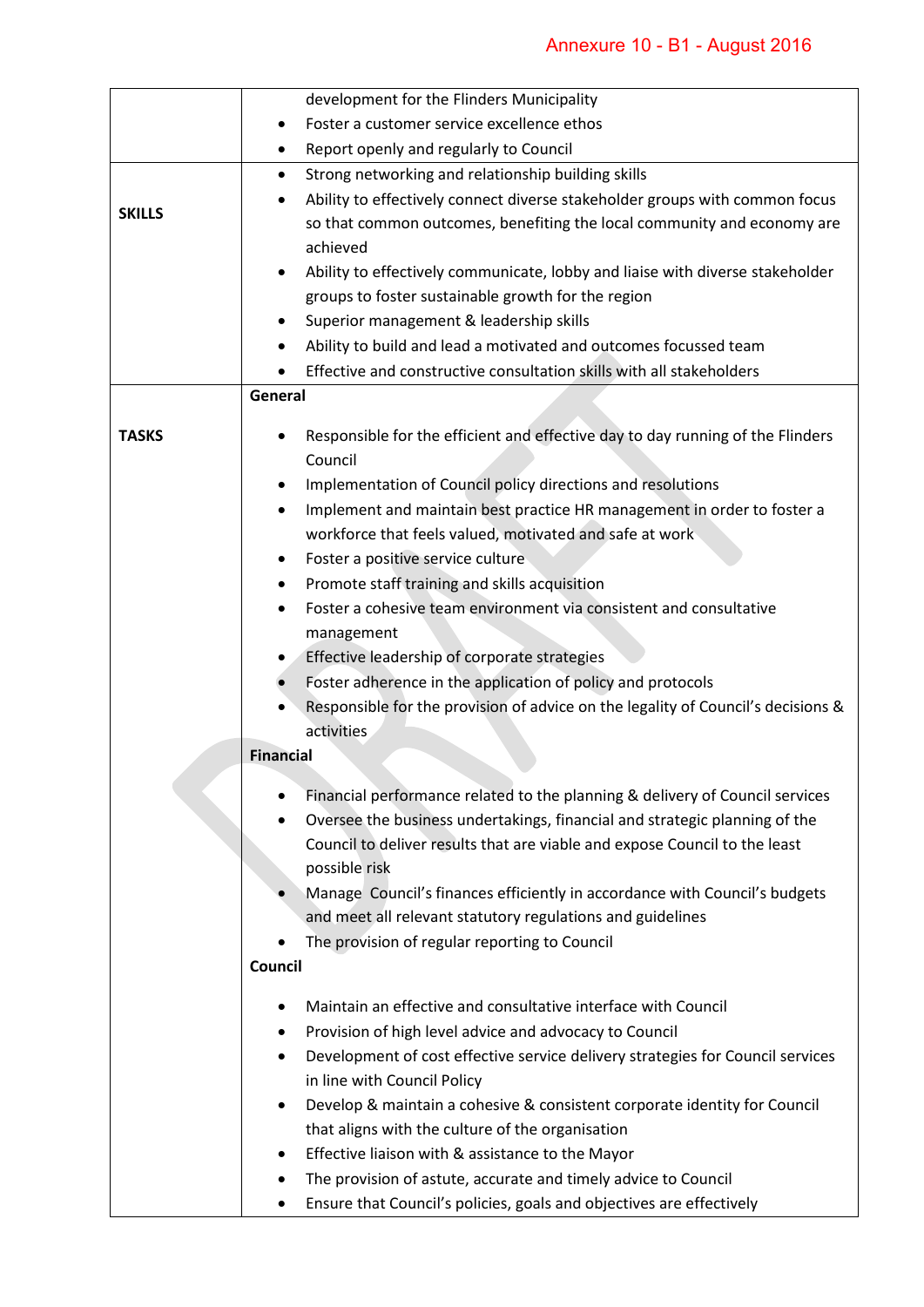|                     | communicated & promoted to staff, the community, special interest groups,               |  |
|---------------------|-----------------------------------------------------------------------------------------|--|
|                     | other governments and stakeholders.                                                     |  |
|                     | Identify, pursue and promote opportunities for development of the area and<br>$\bullet$ |  |
|                     | the community of the Flinders Municipality.                                             |  |
| <b>WORKPLACE</b>    | Oversee the ongoing compliance of Flinders Council with relevant WHS                    |  |
| <b>HEALTH &amp;</b> | legislation                                                                             |  |
| <b>SAFETY</b>       | Be aware of fire and emergency procedures<br>$\bullet$                                  |  |
|                     | Ensure Policies and Procedures are upheld at all times                                  |  |

## **WORK ENVIRONMENT**

Office

Community visits – local business, infrastructure

Regional and state meetings

Networking events

Travel in small aircraft (19 seats)

| <b>SELECTION CRITERIA</b>                     |                                                                                                                                                                                          |
|-----------------------------------------------|------------------------------------------------------------------------------------------------------------------------------------------------------------------------------------------|
| Essential (inc. qualifications /<br>licences) | A sound understanding of the social, financial, political and<br>legal framework within which Local Government operates<br>Proven senior management experience<br><b>Drivers Licence</b> |
| Desirable (inc. qualifications)<br>licences)  | Appropriate tertiary level qualification<br>Understanding of working in remote communities<br>$\bullet$<br>Relevant public sector experience<br>$\bullet$                                |

| <b>COMPETENCIES / EXPERIENCE</b> |                                                |  |  |  |
|----------------------------------|------------------------------------------------|--|--|--|
|                                  | Deciding & initiating action<br>$\bullet$      |  |  |  |
| Essential                        | Relating & networking<br>$\bullet$             |  |  |  |
|                                  | Formulating strategies & concepts<br>$\bullet$ |  |  |  |
|                                  | <b>Entrepreneurial thinking</b><br>$\bullet$   |  |  |  |
|                                  | Staff Management/people skills<br>$\bullet$    |  |  |  |
|                                  | Creating & innovating<br>$\bullet$             |  |  |  |
|                                  | Planning & organising<br>$\bullet$             |  |  |  |
| Desirable                        | Adapting & responding to change<br>$\bullet$   |  |  |  |